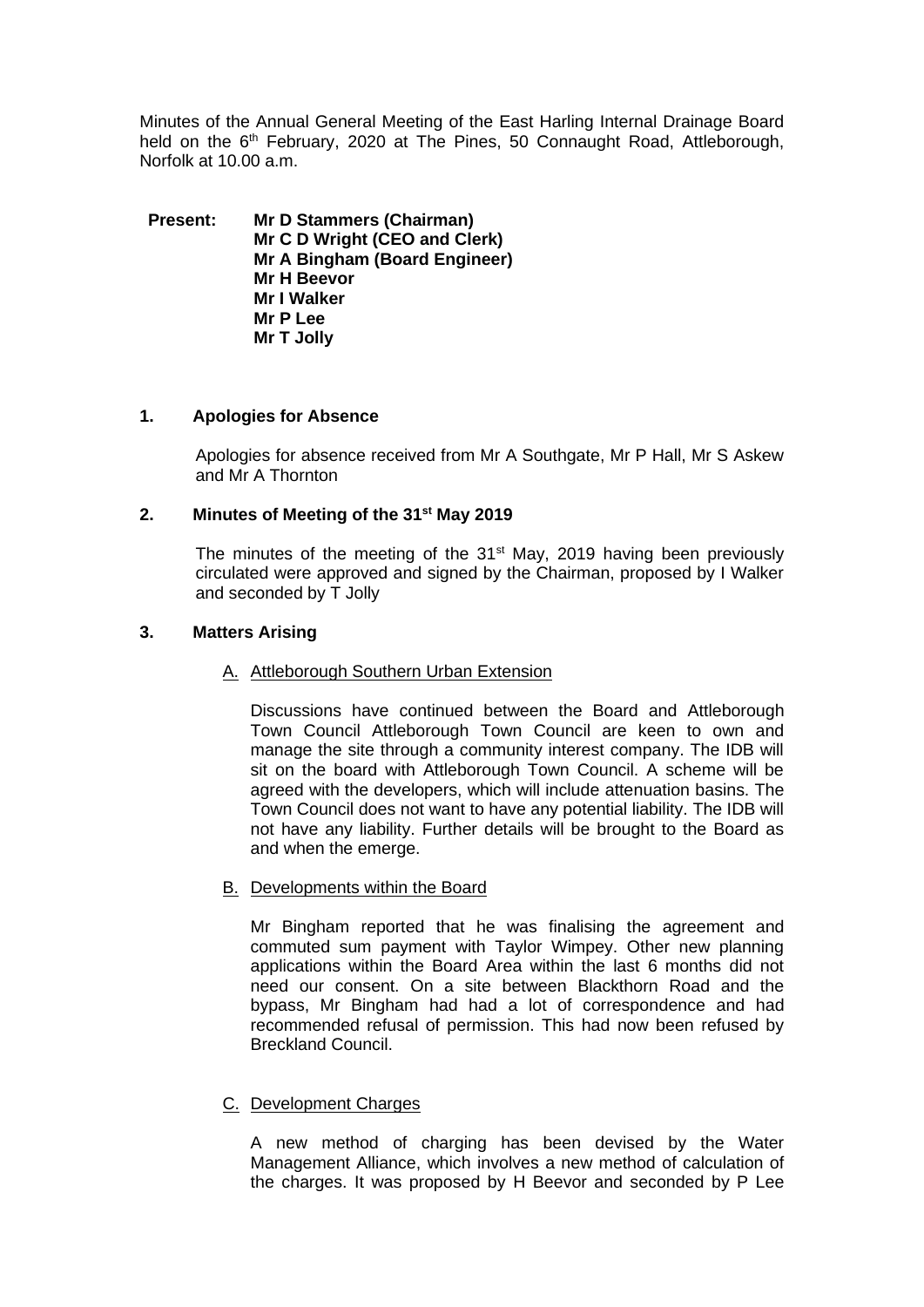that the Board adopt the new method of charging and this was carried unanimously.

#### D. Norfolk Water Management Partnership

There have been no meetings this year but the Clerk will attaend any called in the next year.

# E. CAMEO Partnership

This is run by Anglian Water and is in respect of water resources. Mr Bingham said that he attend the meetings relating to the Little Ouse, The Lark and the Thet. Discussion ensued on how greater access could be made to the Thet for members of the general public. Mr Bingham said that the Board needed to look at the existing footpaths and how they related to access to the river. When the new Land Management Scheme comes into force this may assist with such a project. Mr Beevor said he was in principle in favour of such access through his land. Mr Bingham said he would approach a consultant to see how assistance could be obtained and at what cost.

# F. GIS Database

Mr Bingham said this is proving more difficult that at first thought but he felt it would need a consultant to make progress. He will investigate the cost.

# **4. Conservation Issues**

All Drainage Board work has been done in accordance with the Policy Statement and carried out environmentally sensitively.

Mr Bingham said that the Board had been using willow to stabilise the banks at Pilkington's.

The Board need to review the Biodiversity Plan and this was discussed.

It was suggested that the Board approach Norfolk Wildlife Trust to see if they will put a representative on the Board. The Clerk agreed to do so.

Board member training and governance was discussed, and it was agreed that the Chairmen would go on a training course.

# **5. Board Member Reports**

Mr Jolly reported there were no problems in his area.

Mr P Hall said no problems reported in his area.

Mr I Walker reported that there were a couple of branches down downstream of Ellingham bridge, but this was not too drastic.

Mr P Lee reported that there is quite a lot of blockage and as a result the stream is flooding back. There are problems beside the Mere where water is being pushed back into the wood. It is clear from the Monastery bridge to the Eccles- Harling Road, then back upstream it is quite bad. It is bad at the back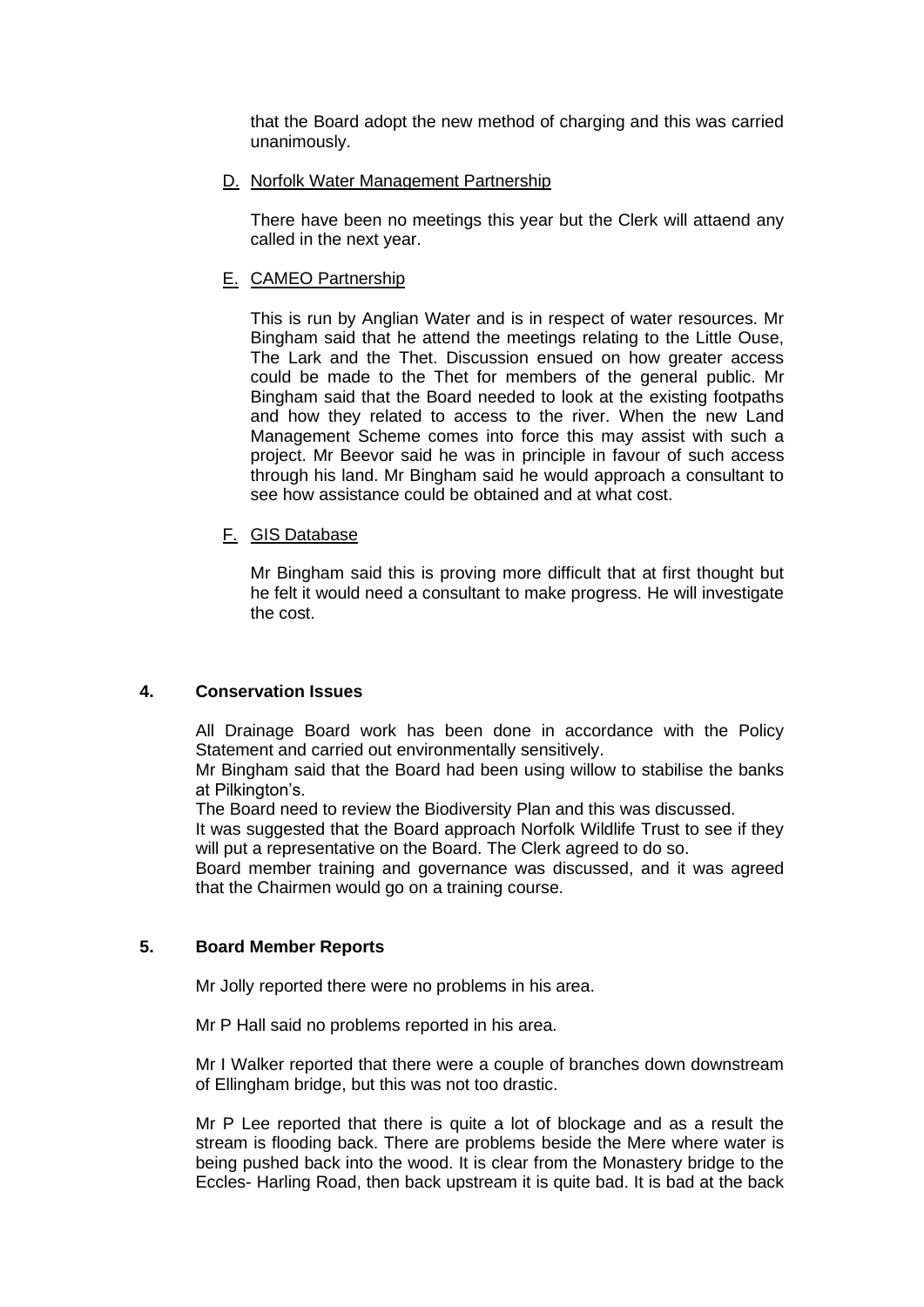of Overa Farm Cottages. Mr Bingham proposed that the Board purchase a weed rake This was proposed by Mr Lee and Seconded by Mr Walker and carried unanimously. It was also suggested that the Board purchase a digital camera, but after discussion it was agreed that the cameras on phones were sufficient.

Mr Beevor reported that there were no problems within his area.

Mr D Stammers reported that Tuzzy Muzzy needs work on some trees.

# **6. Election of Officers**

- a) It was proposed by Mr Stammers and seconded by Mr Jolly that Mr Ian Walker be chairman and this was carried unanimously.
- b) It was proposed by Mr Jolly and seconded by Mr Beevor that Mr Philip Lee be Vice Chairman and this was carried unanimously.

It was agreed that there should be principle that the Chairman should serve for only three years.

# **7. Approval of the Payment of Accounts**

The Board members considered the payments made and income received over the last year and considered the position in respect of outstanding rates. After due consideration and discussion, it was proposed by Mr Lee and seconded by Mr Walker that the accounts be approved.

# **8. Write Offs of Rates Under £5**

It was proposed by Mr walker and seconded by Mr Beevor that the accounts less than £5 be written off.

#### **9. Financial Position of the Board**

The Clerk reported the current financial position of the Board. The Board members had received details of the accounts to date and budgets for the coming year. The accounts are healthy at the present time and after discussion there were no further questions raised.

The Clerk raised the issue of non payment of rates by the following:-

Watling – It was agreed that the problem complained about was a highway problem. This had partly been fixed but the culvert needed to be desilted. Mr Bingham will chase and the Clerk will write accordingly.

Lewin – The rate arrears have been paid but not the current year.

Garrod – Always pay just before the end of the year.

Klinger – Discussed Mr Klinger's contention that he should not be paying rates ads his land is not used for agriculture. The Clerk explained that the was no exemption for this and it was agreed that the Clerk would write to him setting out the legal position and saying he must pay the rates.